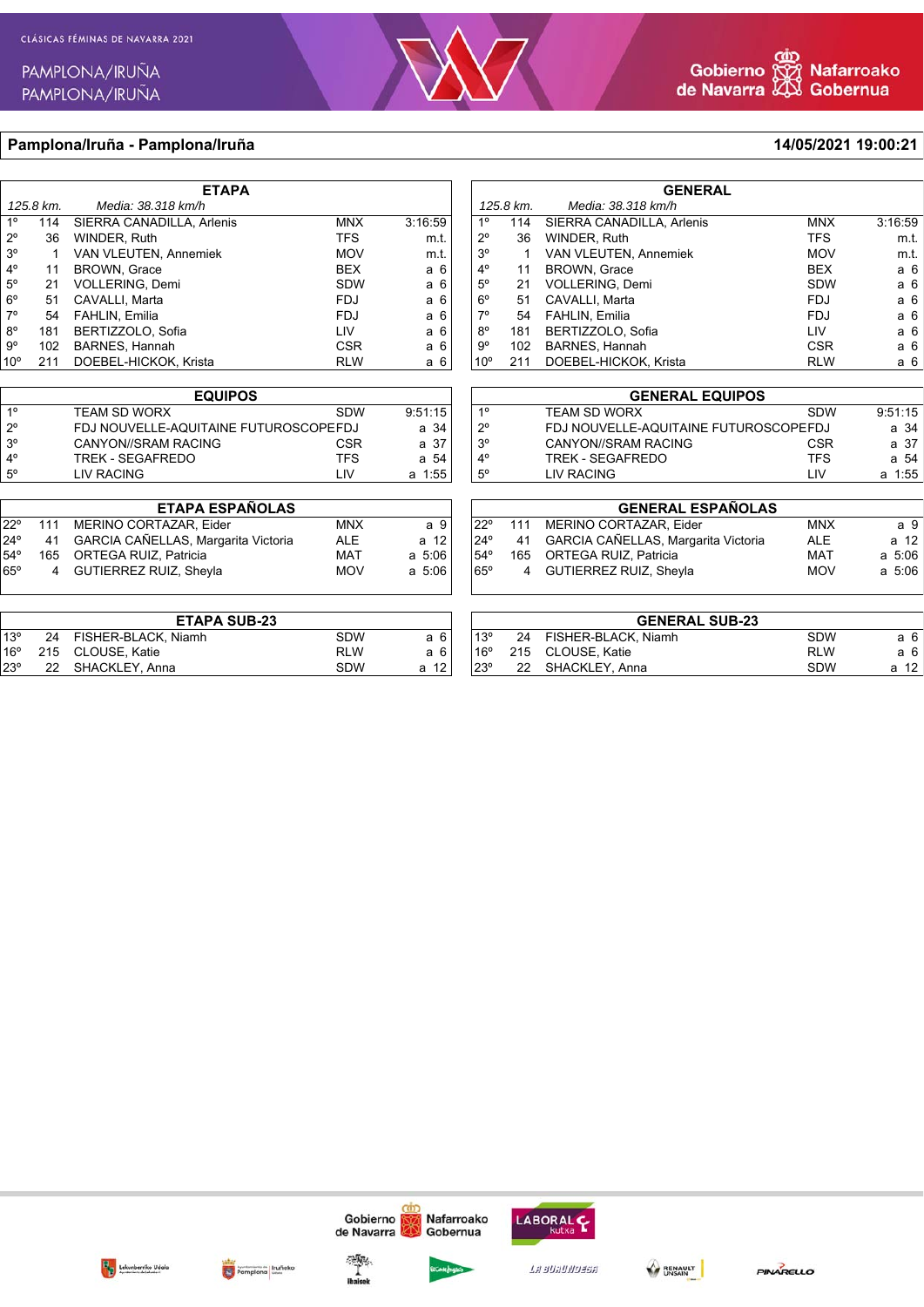| Pamplona/Iruña - Pamplona/Iruña<br><b>ETAPA</b> |                |                                      |                   |                  | 125,8 kms.                                                          | 14/05/2021 19:10:35 |  |
|-------------------------------------------------|----------------|--------------------------------------|-------------------|------------------|---------------------------------------------------------------------|---------------------|--|
|                                                 |                |                                      |                   |                  | MEDIA: 38,318 km/h                                                  | Pag. 1              |  |
| $1^{\circ}$                                     | 114            | SIERRA CANADILLA, Arlenis            | <b>CUB</b>        |                  | A.R. MONEX WOMEN'S PRO CYCLING TEAM                                 | 3:16:59             |  |
| $2^{\circ}$                                     | 36             | WINDER, Ruth                         | <b>USA</b>        |                  | <b>TREK - SEGAFREDO</b>                                             | m.t.                |  |
| $3^{\circ}$                                     | $\mathbf{1}$   | VAN VLEUTEN, Annemiek                | <b>NED</b>        |                  | <b>MOVISTAR TEAM</b>                                                | m.t.                |  |
| 4°                                              | 11             | BROWN, Grace                         | AUS               |                  | <b>TEAM BIKEEXCHANGE</b>                                            | a 6                 |  |
| $5^{\circ}$                                     | 21             | VOLLERING, Demi                      | <b>NED</b>        |                  | <b>TEAM SD WORX</b>                                                 | a 6                 |  |
| $6^{\circ}$                                     | 51             | CAVALLI, Marta                       | ITA               |                  | FDJ NOUVELLE-AQUITAINE FUTUROSCOPE                                  | a 6                 |  |
| $7^\circ$                                       | 54             | FAHLIN, Emilia                       | SWE               |                  | FDJ NOUVELLE-AQUITAINE FUTUROSCOPE                                  | a 6                 |  |
| $8^{\circ}$                                     | 181            | BERTIZZOLO, Sofia                    | ITA               |                  | <b>LIV RACING</b>                                                   | a 6                 |  |
| $9^{\circ}$                                     | 102            | BARNES, Hannah                       | <b>GBR</b>        |                  | CANYON//SRAM RACING                                                 | a 6                 |  |
| $10^{\circ}$                                    | 211            | DOEBEL-HICKOK, Krista                | <b>USA</b>        |                  | RALLY CYCLING                                                       | а6                  |  |
| $11^{\circ}$                                    | 203            | NEUMANOVÁ, Tereza                    | CZE               |                  | WOMEN CYCLING SPORT                                                 | a 6                 |  |
| $12^{\circ}$                                    | 134            | MARTURANO, Greta                     | <b>ITA</b>        |                  | TOP GIRLS FASSA BORTOLO                                             | a 6                 |  |
| 13 <sup>°</sup>                                 | 24             | FISHER-BLACK, Niamh                  | <b>NZL</b>        | S <sub>2</sub> 3 | TEAM SD WORX                                                        | a 6                 |  |
| $14^{\circ}$                                    | 31             | BRAND, Lucinda                       | <b>NED</b>        |                  | <b>TREK - SEGAFREDO</b>                                             | a 6                 |  |
| $15^{\circ}$                                    | 161            | HEINE, Vita                          | <b>NOR</b>        |                  | MASSI TACTIC WOMEN TEAM                                             | a 6                 |  |
| $16^{\circ}$<br>17°                             | 215<br>136     | CLOUSE, Katie<br>SILVESTRI, Debora   | USA<br>ITA        | S <sub>2</sub> 3 | <b>RALLY CYCLING</b><br>TOP GIRLS FASSA BORTOLO                     | a 6<br>a 6          |  |
| $18^{\circ}$                                    | 255            | ZABELINSKAYA, Olga                   | <b>UZB</b>        |                  | COGEAS METTLER LOOK PRO CYCLING TEAM                                | a 6                 |  |
| 19°                                             | 61             | MAGNALDI, Erica                      | ITA               |                  | CERATIZIT - WNT PRO CYCLING TEAM                                    | a 6                 |  |
| $20^{\circ}$                                    | 162            | KERN, Spela                          | <b>SLO</b>        |                  | MASSI TACTIC WOMEN TEAM                                             | a 6                 |  |
| 21°                                             | 25             | MOOLMAN-PASIO, Ashleigh              | <b>RSA</b>        |                  | <b>TEAM SD WORX</b>                                                 | a 6                 |  |
| $22^{\circ}$                                    | 111            | MERINO CORTAZAR, Eider               | <b>ESP</b>        |                  | A.R. MONEX WOMEN'S PRO CYCLING TEAM                                 | a 9                 |  |
| 23°                                             | 22             | SHACKLEY, Anna                       | <b>GBR</b>        | S <sub>2</sub> 3 | <b>TEAM SD WORX</b>                                                 | a 12                |  |
| $24^{\circ}$                                    | 41             | GARCIA CAÑELLAS, Margarita Victoria  | <b>ESP</b>        |                  | ALE' BTC LJUBLJANA                                                  | a 12                |  |
| $25^{\circ}$                                    | 104            | CHABBEY, Elise                       | SUI               |                  | CANYON//SRAM RACING                                                 | a 23                |  |
| $26^{\circ}$                                    | 103            | CROMWELL, Tiffany                    | AUS               |                  | CANYON//SRAM RACING                                                 | a 26                |  |
| $27^{\circ}$                                    | 185            | ROOIJAKKERS, Pauliena                | NED               |                  | LIV RACING                                                          | a 26                |  |
| $28^{\circ}$                                    | 55             | LUDWIG, Cecilie Uttrup               | DEN               |                  | FDJ NOUVELLE-AQUITAINE FUTUROSCOPE                                  | a 40                |  |
| 29°                                             | 34             | LONGO BORGHINI, Elisa                | ITA               |                  | <b>TREK - SEGAFREDO</b>                                             | a 1:06              |  |
| $30^{\circ}$                                    | 62             | LACH, Marta                          | POL               |                  | CERATIZIT - WNT PRO CYCLING TEAM                                    | a 1:37              |  |
| 31°                                             | 94             | PIERGIOVANNI, Federica               | <b>ITA</b>        | S <sub>2</sub> 3 | VALCAR - TRAVEL & SERVICE                                           | a 1:37              |  |
| $32^{\circ}$                                    | 184            | PALADIN, Soraya                      | <b>ITA</b>        |                  | LIV RACING                                                          | a 1:41              |  |
| 33 <sup>o</sup>                                 | 252            | DRONOVA, Tamara                      | <b>RUS</b>        |                  | COGEAS METTLER LOOK PRO CYCLING TEAM                                | a 2:24              |  |
| $34^\circ$                                      | 221            | KULYNYCH, Olha                       | <b>UKR</b>        | S <sub>2</sub> 3 | DOLTCINI - VAN EYCK - PROXIMUS CONTINENTAL TE                       | a 2:24              |  |
| $35^{\circ}$                                    | 132            | BARIANI, Giorgia                     | ITA               | S <sub>2</sub> 3 | TOP GIRLS FASSA BORTOLO                                             | a 2:24              |  |
| $36^{\circ}$                                    | 281            | SOLOVEI, Ganna                       | UKR               |                  | LVIV CYCLING TEAM                                                   | $a \, 3:15$         |  |
| $37^\circ$                                      | 63             | HAMMES, Kathrin                      | GER               |                  | CERATIZIT - WNT PRO CYCLING TEAM                                    | $a \, 3:15$         |  |
| $38^{\circ}$                                    | 115            | GUTIERREZ ARZALUZ, Ariadna           | MEX               |                  | A.R. MONEX WOMEN'S PRO CYCLING TEAM                                 | $a \, 3:17$         |  |
| 39°                                             | 53             | DUVAL, Eugénie                       | <b>FRA</b>        |                  | FDJ NOUVELLE-AQUITAINE FUTUROSCOPE                                  | $a \, 3:17$         |  |
| $40^{\circ}$                                    | 12             | ROY, Sarah                           | AUS               |                  | <b>TEAM BIKEEXCHANGE</b>                                            | $a \, 3:17$         |  |
| 41°                                             | 26             | CANUEL, Karol-Ann                    | CAN               |                  | <b>TEAM SD WORX</b>                                                 | $a \, 3:17$         |  |
| $42^{\circ}$                                    | 164            | <b>BARIL, Olivia</b>                 | CAN               |                  | MASSI TACTIC WOMEN TEAM                                             | $a \, 3:17$         |  |
| 43°                                             | 33             | HANSON, Lauretta                     | AUS               |                  | <b>TREK - SEGAFREDO</b>                                             | $a \, 3:17$         |  |
| 44°                                             | 106            | SHAPIRA, Omer                        | ISR               |                  | CANYON//SRAM RACING                                                 | $a \, 3:17$         |  |
| $45^{\circ}$                                    | 256            | STIASNY, Petra                       | SUI               | S23              | COGEAS METTLER LOOK PRO CYCLING TEAM                                | $a \, 3:17$         |  |
| $46^{\circ}$                                    | 105            | HARVEY, Mikayla                      | <b>NZL</b>        |                  | CANYON//SRAM RACING                                                 | $a \, 3:17$         |  |
| 47°                                             | 93             | SANGUINETI, Ilaria                   | <b>ITA</b>        |                  | VALCAR - TRAVEL & SERVICE                                           | $a \, 3:17$         |  |
| $48^{\circ}$                                    | 92             | MAGRI, Silvia                        | ITA               | S23              | VALCAR - TRAVEL & SERVICE                                           | a 5:06              |  |
| 49°                                             | 263            | <b>BAUR, Caroline</b>                | SUI<br>SUI        |                  | <b>INSTAFUND RACING</b>                                             | a 5:06              |  |
| $50^\circ$<br>51°                               | 243            | RÜEGG, Noemi                         |                   | S <sub>2</sub> 3 | STADE ROCHELAIS CHARENTE- MARITIME WOMEN CYCL                       | a 5:06              |  |
| $52^\circ$                                      | 46<br>242      | BASTIANELLI, Marta<br>SOUYRIS, Manon | ITA<br><b>FRA</b> |                  | ALE' BTC LJUBLJANA<br>STADE ROCHELAIS CHARENTE- MARITIME WOMEN CYCL | a 5:06<br>a 5:06    |  |
| 53°                                             | 186            | STULTIENS, Sabrina                   | <b>NED</b>        |                  | <b>LIV RACING</b>                                                   | a 5:06              |  |
| $54^{\circ}$                                    | 165            | ORTEGA RUIZ, Patricia                | <b>ESP</b>        |                  | MASSI TACTIC WOMEN TEAM                                             | a 5:06              |  |
| $55^{\circ}$                                    | 265            | LANGDON, Rachel                      | GBR               |                  | <b>INSTAFUND RACING</b>                                             | a 5:06              |  |
| $56^{\circ}$                                    | 244            | GRANGIER, India                      | <b>FRA</b>        | S <sub>2</sub> 3 | STADE ROCHELAIS CHARENTE- MARITIME WOMEN CYCL                       | a 5:06              |  |
| $57^\circ$                                      | 66             | VIECELI, Lara                        | ITA               |                  | CERATIZIT - WNT PRO CYCLING TEAM                                    | a 5:06              |  |
| 58°                                             | 43             | WRIGHT, Sophie                       | <b>GBR</b>        | S <sub>2</sub> 3 | ALE' BTC LJUBLJANA                                                  | a 5:06              |  |
| 59°                                             | 75             | QUAGLIOTTO, Nadia                    | ITA               |                  | <b>BEPINK</b>                                                       | a 5:06              |  |
| $60^{\circ}$                                    | 23             | CECCHINI, Elena                      | ITA               |                  | TEAM SD WORX                                                        | a 5:06              |  |
| 61°                                             | 226            | SCHWEINBERGER, Christina             | AUT               |                  | DOLTCINI - VAN EYCK - PROXIMUS CONTINENTAL TE                       | a 5:06              |  |
| $62^\circ$                                      | 91             | ARZUFFI, Alice Maria                 | ITA               |                  | VALCAR - TRAVEL & SERVICE                                           | a 5:06              |  |
| 63°                                             | 14             | FIDANZA, Arianna                     | ITA               |                  | <b>TEAM BIKEEXCHANGE</b>                                            | a 5:06              |  |
| $64^{\circ}$                                    | 261            | GAFINOVITZ, Rotem                    | <b>ISR</b>        |                  | <b>INSTAFUND RACING</b>                                             | a 5:06              |  |
| $65^\circ$                                      | $\overline{4}$ | GUTIERREZ RUIZ, Sheyla               | <b>ESP</b>        |                  | <b>MOVISTAR TEAM</b>                                                | a 5:06              |  |
| $66^{\circ}$                                    | 101            | HARRIS, Ella                         | NZL               |                  | CANYON//SRAM RACING                                                 | a 7:50              |  |
| $67^\circ$                                      | 182            | JASKULSKA, Marta                     | <b>POL</b>        | S <sub>2</sub> 3 | LIV RACING                                                          | a 8:25              |  |
| $68^\circ$                                      | 6              | OYARBIDE JIMENEZ, Lourdes            | <b>ESP</b>        |                  | <b>MOVISTAR TEAM</b>                                                | a 10:01             |  |
| $69^\circ$                                      | 2              | ERIC, Jelena                         | SRB               |                  | <b>MOVISTAR TEAM</b>                                                | a 10:01             |  |
| $70^{\circ}$                                    | 35             | WILES, Tayler                        | USA               |                  | TREK - SEGAFREDO                                                    | a 10:01             |  |
| 71°                                             | 251            | GAREEVA, Aigul                       | <b>RUS</b>        | S23              | COGEAS METTLER LOOK PRO CYCLING TEAM                                | a 11:20             |  |
| $72^{\circ}$                                    | 144            | OSTOLAZA ZABALA, Usoa                | ESP               |                  | LABORAL KUTXA - FUNDACION EUSKADI                                   | a 11:20             |  |

72° 144 OSTOLAZA ZABALA, Usoa













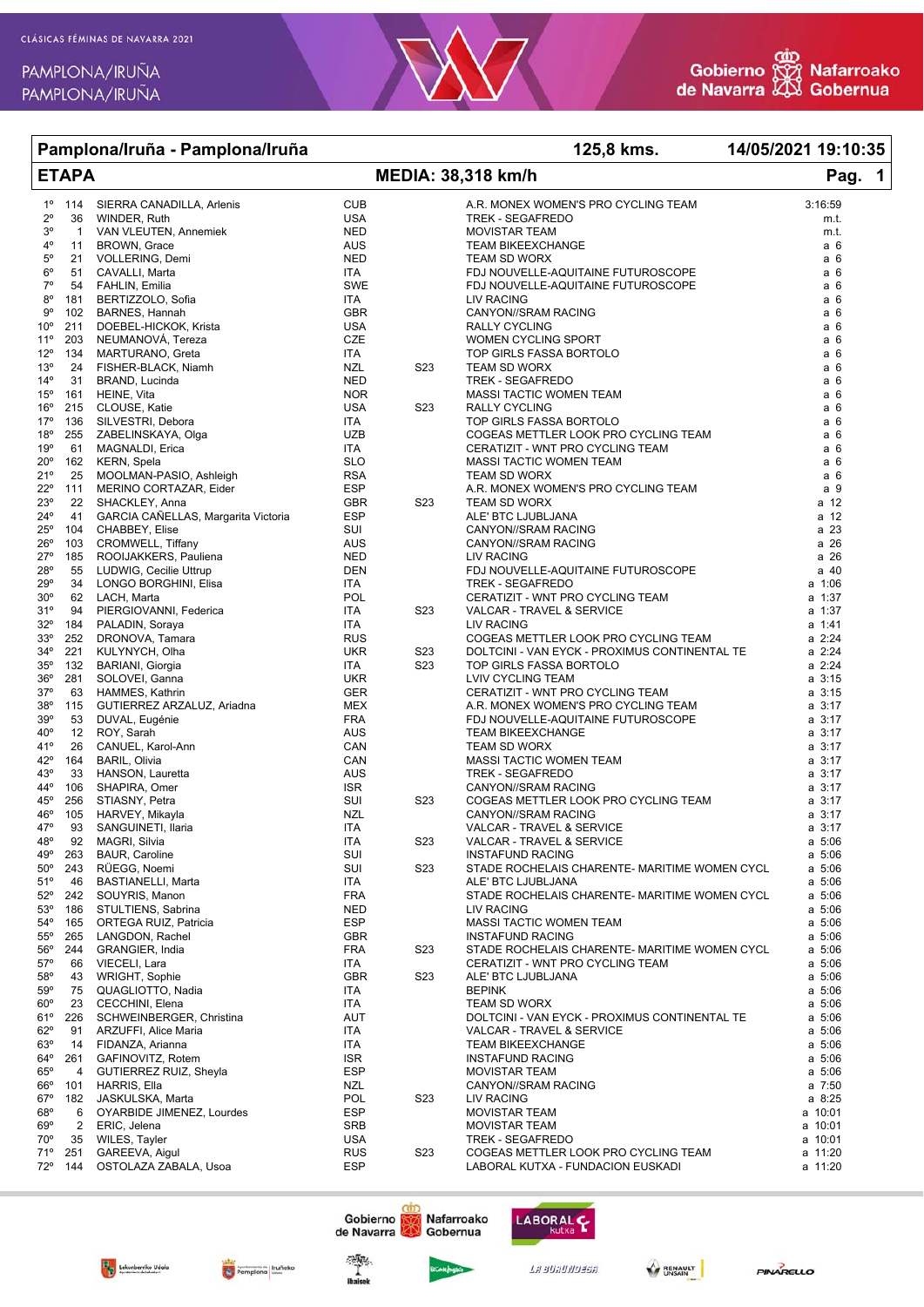

### Pamplona/Iruña - Pamplona/Iruña 125.8 kms. 14/05/2021 19:10:35 **ETAPA** Pag. **MEDIA: 38,318 km/h**  $\boldsymbol{2}$ COSTON, Morgane  $73<sup>°</sup>$ 122 **FRA** MACOGEP TORNATECH GIRONDINS DE BORDEAUX a 11:20  $74°$ 266 BERTOLD, Isabella CAN **INSTAFUND RACING**  $a$  11:20  $75°$ MACGREGOR, Bronwyn **NZL LVIV CYCLING TEAM** a 11:20 282  $76^\circ$ 233 POR TEAM FARTO - BTC  $a$  11:20 MAIA, Melissa 770 152 BAIDAK, Anna **RUS** S23 ENEICAT - RBH GLOBAL - MARTIN VILLA  $a$  11.20 78° 172 ESCURSELL VALERO, Elisabet **FSP** RIO MIERA - CANTABRIA DEPORTE a 11:20 **79°** 166 **GRANT, Emma** GBR MASSI TACTIC WOMEN TEAM  $a$  11.20  $80^\circ$ **BOURBEAU, Luce** CAN MACOGEP TORNATECH GIRONDINS DE BORDEAUX a 11:23 123  $a$  11:23  $81°$ 32 DIDERIKSEN, Amalie **DEN** TREK - SEGAFREDO 82° VALCAR - TRAVEL & SERVICE 95 VIGIE, Margaux **FRA** a 11:23 83° 52 COPPONI, Clara **FRA** S23 FDJ NOUVELLE-AQUITAINE FUTUROSCOPE a 11:23  $84^\circ$  $262$ LOOSER, Vera **NAM INSTAFUND RACING** a 11:23 ALE' BTC LJUBLJANA  $85<sup>c</sup>$ CHURSINA, Anastasija **RUS** 45  $a$  11:23 86° **ZANARDI Silvia** S<sub>23</sub> **BEPINK**  $71$ **ITA** a 11:23 870 MARTIN MARTIN Sara ESP **MOVISTAR TEAM**  $\sqrt{2}$  $S23$  $2, 11.23$ RIO MIERA - CANTABRIA DEPORTE 88° 171 OSTERBY, Fie **DEN**  $a$  11:23  $89°$ HANSELMANN, Nicole SUI WOMEN CYCLING SPORT a 11:23 206  $90^{\circ}$ 143 ERASO LASA, Idoia **ESP** S<sub>23</sub> LABORAL KUTXA - FUNDACION EUSKADI a 11:26 CERATIZIT - WNT PRO CYCLING TEAM  $91°$ 64 ASENCIO, Laura **FRA**  $a$  11:26  $92^\circ$ GUILMAN, Victorie FDJ NOUVELLE-AQUITAINE FUTUROSCOPE a 11:26 56 **FRA** CAMPBELL, Teniel  $93°$ 15 **TTO TEAM BIKEEXCHANGE**  $a$  11:26  $94^{\circ}$ GONZALEZ BLANCO Alicia **MOVISTAR TEAM FSP**  $a$  11:26 3  $95^\circ$ **TFAM BIKFFXCHANGF** 16 ALLEN Jessica **AUS**  $a$  11:26 RAMÍREZ FREGOSO, Andrea A.R. MONEX WOMEN'S PRO CYCLING TEAM  $960$ 116 **MFX** S<sub>23</sub> a 11:26  $97^\circ$ 283 DE ROECK, Naomi **BFI** LVIV CYCLING TEAM a 11:26  $QQ^0$  $221$ FRANCKE, Agnieta **NED** TFAM FARTO - RTC  $a$  11:26  $99°$ 245 ABGRALL, Noemie **FRA**  $S23$ STADE ROCHELAIS CHARENTE- MARITIME WOMEN CYCL a 11:26 100° 44 TOMASI, Laura **ITA** S<sub>23</sub> ALE' BTC LJUBLJANA a 11:26 101°  $42$ GUDERZO, Tatiana **ITA** ALE' BTC LJUBLJANA  $a$  11:26 102° 214 FRANZ, Heidi **USA RALLY CYCLING** a 11:26 103° POIDEVIN, Sara **RALLY CYCLING** CAN  $a$  11:26 212  $104^{\circ}$ .IASINSKA. Malgorzata POL WOMEN CYCLING SPORT  $a$  11:26  $204$ 105°  $13$ TENNIGLO, Moniek **NFD TFAM BIKFFXCHANGF**  $a$  11:26  $106<sup>o</sup>$  $S23$ A.R. MONEX WOMEN'S PRO CYCLING TEAM  $113$ MILIAEVA, Mariia **RUS**  $a$  13:12 107° 246 SOUIBAN, Maeva **FRA** S<sub>23</sub> STADE ROCHELAIS CHARENTE- MARITIME WOMEN CYCL  $a$  16:31 108° 126 LIBOREAU, Lucie **FRA S23** MACOGEP TORNATECH GIRONDINS DE BORDEAUX a 17:02 109° MASETTI, Gaia  $S23$ TOP GIRLS FASSA BORTOLO a 17:02 135 **ITA** WOMEN CYCLING SPORT  $110^{\circ}$ 201 VIGILIA, Alessia **ITA** S<sub>23</sub>  $a$  17:02  $111°$ ROLAND, Luciana WOMEN CYCLING SPORT 205 **ARG** a 17:02  $112°$ TOP GIRLS FASSA BORTOLO 133 DALLA VALLE Flisa  $a$  17:02 **ITA** 113°  $S23$ VALCAR - TRAVEL & SERVICE PIRRONE Flena  $a$  17:02 96 **ITA**  $114^{\circ}$ 72 VITILLO Matilde **ITA** S<sub>23</sub> **BEPINK**  $a$  17:02  $115^{\circ}$ **BANLLES SANTAMARIA, Maria** SOPELA WOMEN'S TEAM 192 ESP S23 a 17:02  $116°$ 191 AMONDARAIN GAZTAÑAGA, Naia ESP S<sub>23</sub> SOPELA WOMEN'S TEAM a 17:02 117° 272 AYALA, Camila **ARG VIPEO TEAM**  $a$  17:02 118<sup>°</sup> STEIGENGA, Nicole **NED** DOLTCINI - VAN EYCK - PROXIMUS CONTINENTAL TE a 17:02 223 119° 76 DRUMMOND, Michaela **N71 REPINK**  $a$  17:02 120°  $73$ CANVELLI, Vania **ITA BEPINK**  $a$  17:02  $121°$ **ISASI CRISTOBAL, Ziortza** ESP ENEICAT - RBH GLOBAL - MARTIN VILLA  $a$  17:02 151 1220 DIAZ LOPEZ, Paula **FSP** RIO MIERA - CANTABRIA DEPORTE 176 a 17:16







Gobierno

de Navarra



Nafarroako

Gobernua

La auauwuasa

**LABORAL** 

RENAULT

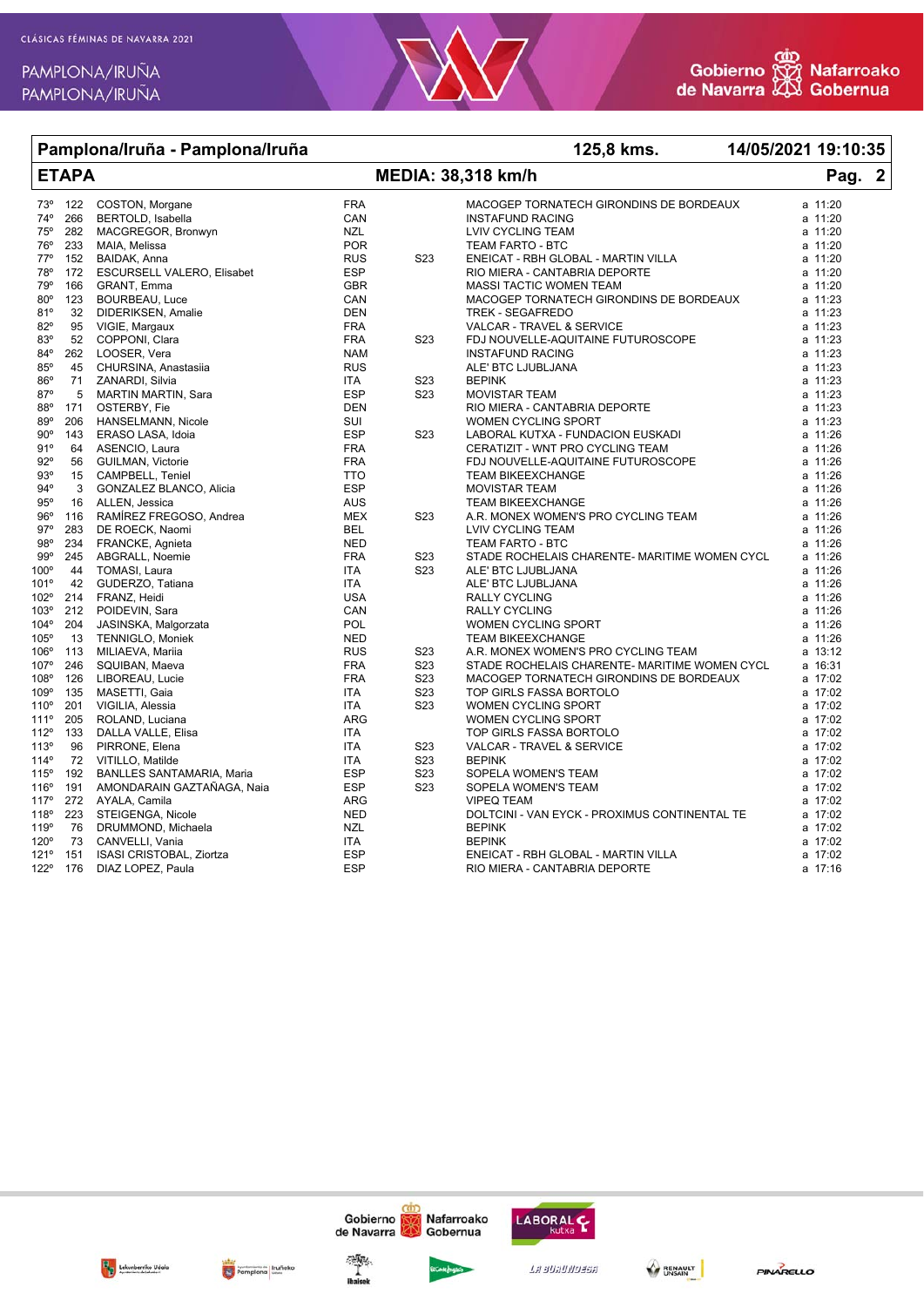



# **Pamplona/Iruña - Pamplona/Iruña 14/05/2021 19:10:49**

| <b>GENERAL SUB-23</b> |                  |                                  |            | Pag. $1$                                      |                |
|-----------------------|------------------|----------------------------------|------------|-----------------------------------------------|----------------|
| $1^{\circ}$           |                  | 24 FISHER-BLACK, Niamh           | <b>NZL</b> | <b>TEAM SD WORX</b>                           | 3:17:05        |
| $2^{\circ}$           | 215              | CLOUSE, Katie                    | <b>USA</b> | <b>RALLY CYCLING</b>                          | m.t.           |
| 3 <sup>o</sup>        | 22               | SHACKLEY, Anna                   | <b>GBR</b> | <b>TEAM SD WORX</b>                           | a <sub>6</sub> |
| $4^{\circ}$           | 94               | PIERGIOVANNI, Federica           | <b>ITA</b> | VALCAR - TRAVEL & SERVICE                     | a 1:31         |
| $5^{\circ}$           | 221              | KULYNYCH, Olha                   | <b>UKR</b> | DOLTCINI - VAN EYCK - PROXIMUS CONTINENTAL TE | $a \, 2:18$    |
|                       | $6^{\circ}$ 132  | <b>BARIANI, Giorgia</b>          | ITA        | TOP GIRLS FASSA BORTOLO                       | $a \, 2:18$    |
| 7°                    | 256              | STIASNY, Petra                   | SUI        | COGEAS METTLER LOOK PRO CYCLING TEAM          | $a \, 3:11$    |
| $8^{\circ}$           | 92               | MAGRI, Silvia                    | <b>ITA</b> | <b>VALCAR - TRAVEL &amp; SERVICE</b>          | a 5:00         |
| $9^{\circ}$           | 243              | RÜEGG, Noemi                     | SUI        | STADE ROCHELAIS CHARENTE- MARITIME WOMEN CYCL | a 5:00         |
| $10^{\circ}$          | 244              | GRANGIER, India                  | <b>FRA</b> | STADE ROCHELAIS CHARENTE- MARITIME WOMEN CYCL | a 5:00         |
| $11^{\circ}$          | 43               | <b>WRIGHT, Sophie</b>            | <b>GBR</b> | ALE' BTC LJUBLJANA                            | a 5:00         |
| $12^{\circ}$          | 182              | JASKULSKA, Marta                 | <b>POL</b> | LIV RACING                                    | a 8:19         |
| $13^\circ$            | 251              | GAREEVA, Aigul                   | <b>RUS</b> | COGEAS METTLER LOOK PRO CYCLING TEAM          | a 11:14        |
| $14^{\circ}$          | 152              | BAIDAK, Anna                     | <b>RUS</b> | ENEICAT - RBH GLOBAL - MARTIN VILLA           | a 11:14        |
| $15^{\circ}$          | 52               | COPPONI, Clara                   | <b>FRA</b> | FDJ NOUVELLE-AQUITAINE FUTUROSCOPE            | a 11:17        |
| 16 <sup>o</sup>       | 71               | ZANARDI, Silvia                  | <b>ITA</b> | <b>BEPINK</b>                                 | a 11:17        |
| 17°                   | 5                | <b>MARTIN MARTIN, Sara</b>       | <b>ESP</b> | <b>MOVISTAR TEAM</b>                          | a 11:17        |
| $18^{\circ}$          | 143              | ERASO LASA, Idoia                | <b>ESP</b> | LABORAL KUTXA - FUNDACION EUSKADI             | a 11:20        |
| 19°                   | 116              | RAMÍREZ FREGOSO, Andrea          | <b>MEX</b> | A.R. MONEX WOMEN'S PRO CYCLING TEAM           | a 11:20        |
| $20^{\circ}$          | 245              | ABGRALL, Noemie                  | <b>FRA</b> | STADE ROCHELAIS CHARENTE- MARITIME WOMEN CYCL | a 11:20        |
| 21°                   | 44               | TOMASI, Laura                    | <b>ITA</b> | ALE' BTC LJUBLJANA                            | a 11:20        |
| $22^{\circ}$          | 113              | MILIAEVA, Mariia                 | <b>RUS</b> | A.R. MONEX WOMEN'S PRO CYCLING TEAM           | a 13:06        |
|                       | $23^{\circ}$ 246 | SQUIBAN, Maeva                   | <b>FRA</b> | STADE ROCHELAIS CHARENTE- MARITIME WOMEN CYCL | a 16:25        |
|                       | 24° 126          | LIBOREAU, Lucie                  | <b>FRA</b> | MACOGEP TORNATECH GIRONDINS DE BORDEAUX       | a 16:56        |
|                       | 25° 135          | MASETTI, Gaia                    | <b>ITA</b> | TOP GIRLS FASSA BORTOLO                       | a 16:56        |
| $26^{\circ}$          | 201              | VIGILIA, Alessia                 | <b>ITA</b> | <b>WOMEN CYCLING SPORT</b>                    | a 16:56        |
| $27^\circ$            | 96               | PIRRONE, Elena                   | <b>ITA</b> | VALCAR - TRAVEL & SERVICE                     | a 16:56        |
| $28^{\circ}$          | 72               | VITILLO, Matilde                 | ITA        | <b>BEPINK</b>                                 | a 16:56        |
| $29^{\circ}$          | 192              | <b>BANLLES SANTAMARIA, Maria</b> | <b>ESP</b> | SOPELA WOMEN'S TEAM                           | a 16:56        |
|                       | $30^{\circ}$ 191 | AMONDARAIN GAZTAÑAGA, Naia       | <b>ESP</b> | SOPELA WOMEN'S TEAM                           | a 16:56        |





Gobierno



Nafarroako

cár

LABORAL C

La suaunussa BENAULT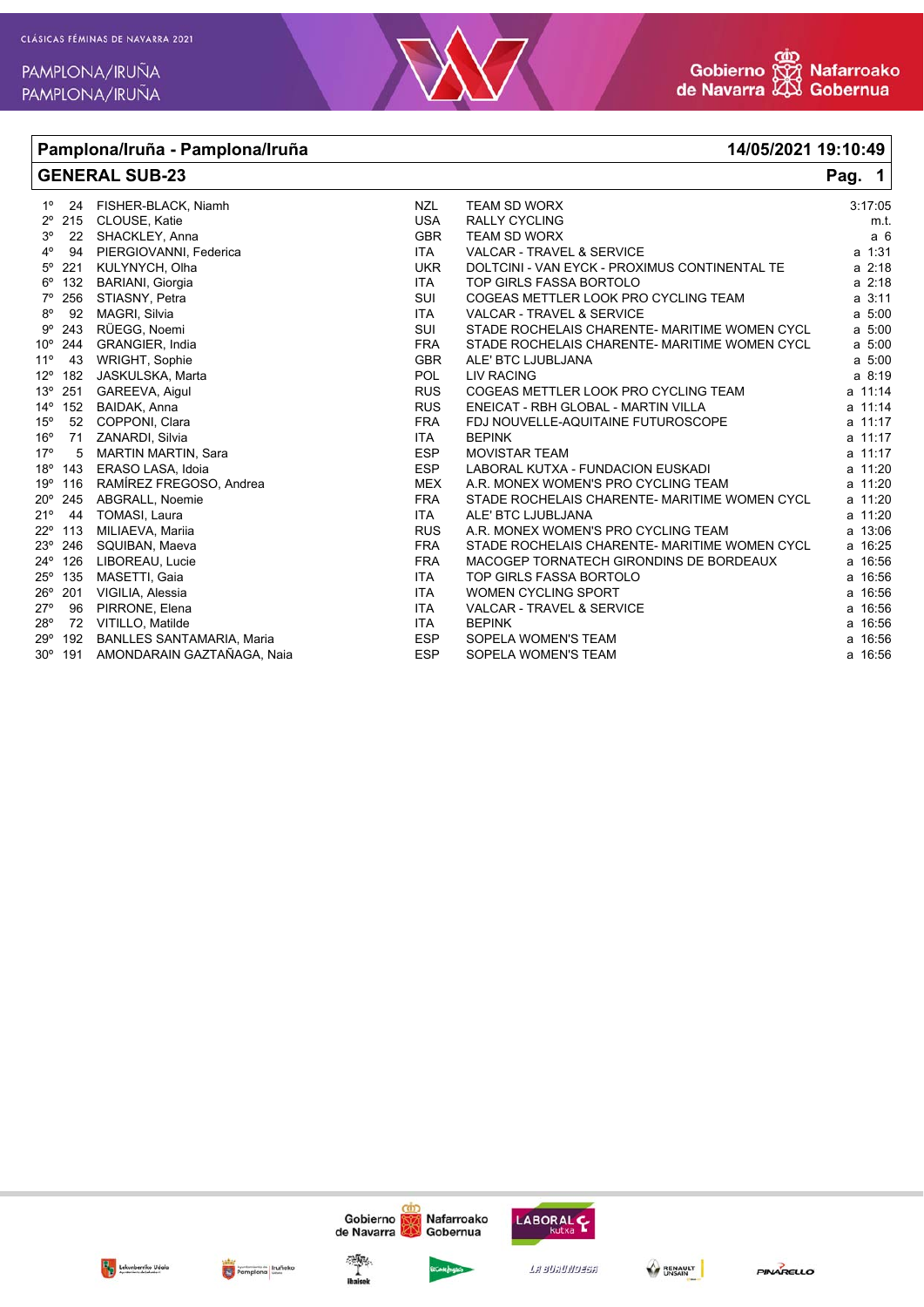

## **Pamplona/Iruña - Pamplona/Iruña 14/05/2021 19:10:56 GENERAL ESPAÑOLAS Pag. 1** 1º 111 MERINO CORTAZAR, Eider ESP A.R. MONEX WOMEN'S PRO CYCLING TEAM 3:17:08 2º 41 GARCIA CAÑELLAS, Margarita Victoria ESP ALE' BTC LJUBLJANA a 3

|             | 3º 165 ORTEGA RUIZ, Patricia       | <b>ESP</b> | <b>MASSI TACTIC WOMEN TEAM</b>      | a 4:57  |
|-------------|------------------------------------|------------|-------------------------------------|---------|
| $4^\circ$   | 4 GUTIERREZ RUIZ, Sheyla           | ESP        | <b>MOVISTAR TEAM</b>                | a 4:57  |
| $5^\circ$   | 6 OYARBIDE JIMENEZ, Lourdes        | ESP        | <b>MOVISTAR TEAM</b>                | a 9:52  |
|             | 6° 144 OSTOLAZA ZABALA, Usoa       | ESP        | LABORAL KUTXA - FUNDACION EUSKADI   | a 11:11 |
|             | 7º 172 ESCURSELL VALERO, Elisabet  | ESP        | RIO MIERA - CANTABRIA DEPORTE       | a 11:11 |
| $8^{\circ}$ | 5 MARTIN MARTIN, Sara              | <b>ESP</b> | <b>MOVISTAR TEAM</b>                | a 11:14 |
|             | 9° 143 ERASO LASA, Idoia           | <b>ESP</b> | LABORAL KUTXA - FUNDACION EUSKADI   | a 11:17 |
|             | 10° 3 GONZALEZ BLANCO, Alicia      | ESP        | <b>MOVISTAR TEAM</b>                | a 11:17 |
|             | 11º 192 BANLLES SANTAMARIA, Maria  | <b>ESP</b> | SOPELA WOMEN'S TEAM                 | a 16:53 |
|             | 12º 191 AMONDARAIN GAZTAÑAGA, Naia | ESP        | SOPELA WOMEN'S TEAM                 | a 16:53 |
|             | 13º 151 ISASI CRISTOBAL, Ziortza   | ESP        | ENEICAT - RBH GLOBAL - MARTIN VILLA | a 16:53 |
|             | 14° 176 DIAZ LOPEZ, Paula          | ESP        | RIO MIERA - CANTABRIA DEPORTE       | a 17:07 |















La suauwussa